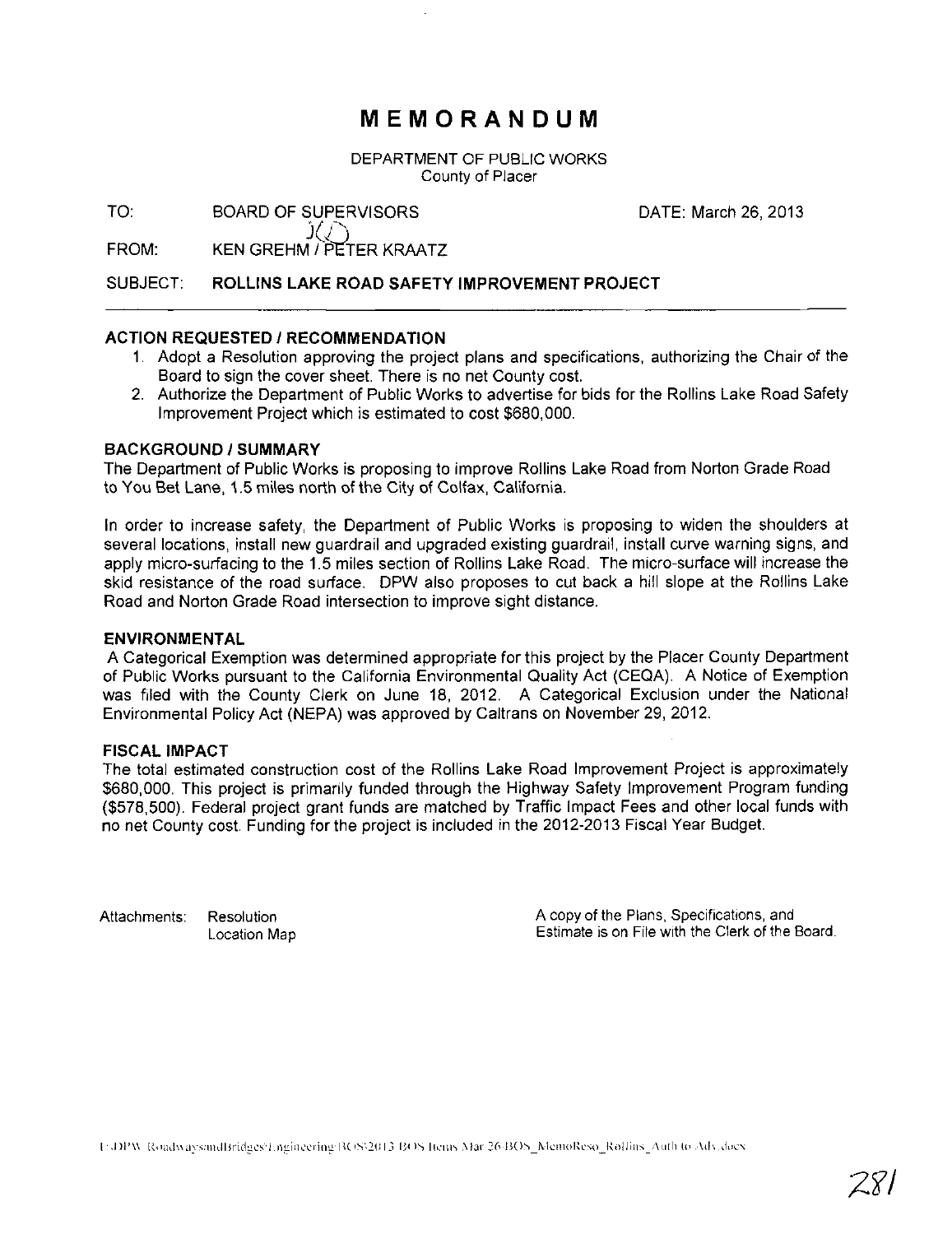## **Before the Board of Supervisors County of Placer, State of California**

In the matter of:

Reso!. No: \_

A RESOLUTION APPROVING THE PROJECT PLANS AND SPECIFICATIONS; AUTHORIZING THE CHAIR OF THE BOARD TO SIGN THE COVER SHEET OF THE PLANS; AND AUTHORIZING THE DEPARTMENT OF PUBLIC WORKS TO ADVERTISE FOR BIDS TO CONSTRUCT THE ROLLINS LAKE ROAD SAFETY IMPROVEMENT PROJECT, CONTRACT NO. 1146.

The following Resolution was duly passed by the Board of Supervisors of the County of Placer

at a regular meeting held on  $\underline{\qquad \qquad }$  ,  $\underline{\qquad \qquad }$  by the following vote on roll call:

Ayes:

Noes:

Absent:

Signed and approved by me after its passage.

Chair, Board of Supervisors

Attest: Clerk of said Board

NOW, THEREFORE, BE IT RESOLVED by the Board of Supervisors of the County of Placer, State of California, that this Board approves the project plans and specifications for the Rollins Lake Road Safety Improvement Project

BE IT FURTHER RESOLVED AND ORDERED, by the Board of Supervisors of the County of Placer, State of California, that this Board approves and authorizes the chair to sign the cover sheet

BE IT FURTHER RESOLVED AND ORDERED, by the Board of Supervisors of the County of Placer, State of California, that this Board authorizes the Public Works Department to advertise for bids to construct the Rollins Lake Road Safety Improvement Project, Contract No. 1146, at no net cost to the County.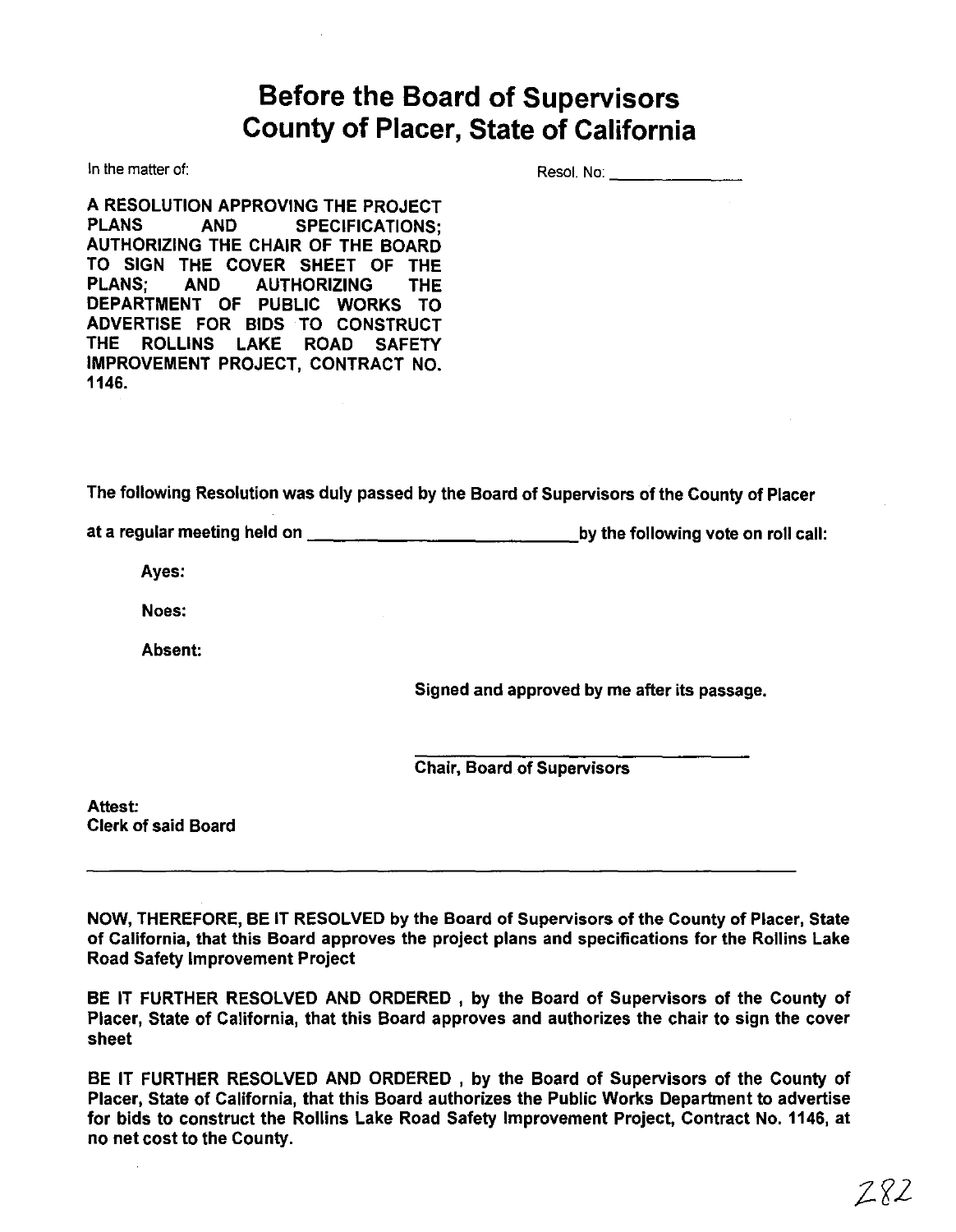## **Placer County Department of Public Works** Rollins Lake Road Safety Improvement Project Colfax, CA



| <b>LOCATION MAP</b> |          |  |
|---------------------|----------|--|
|                     | NO SCALE |  |